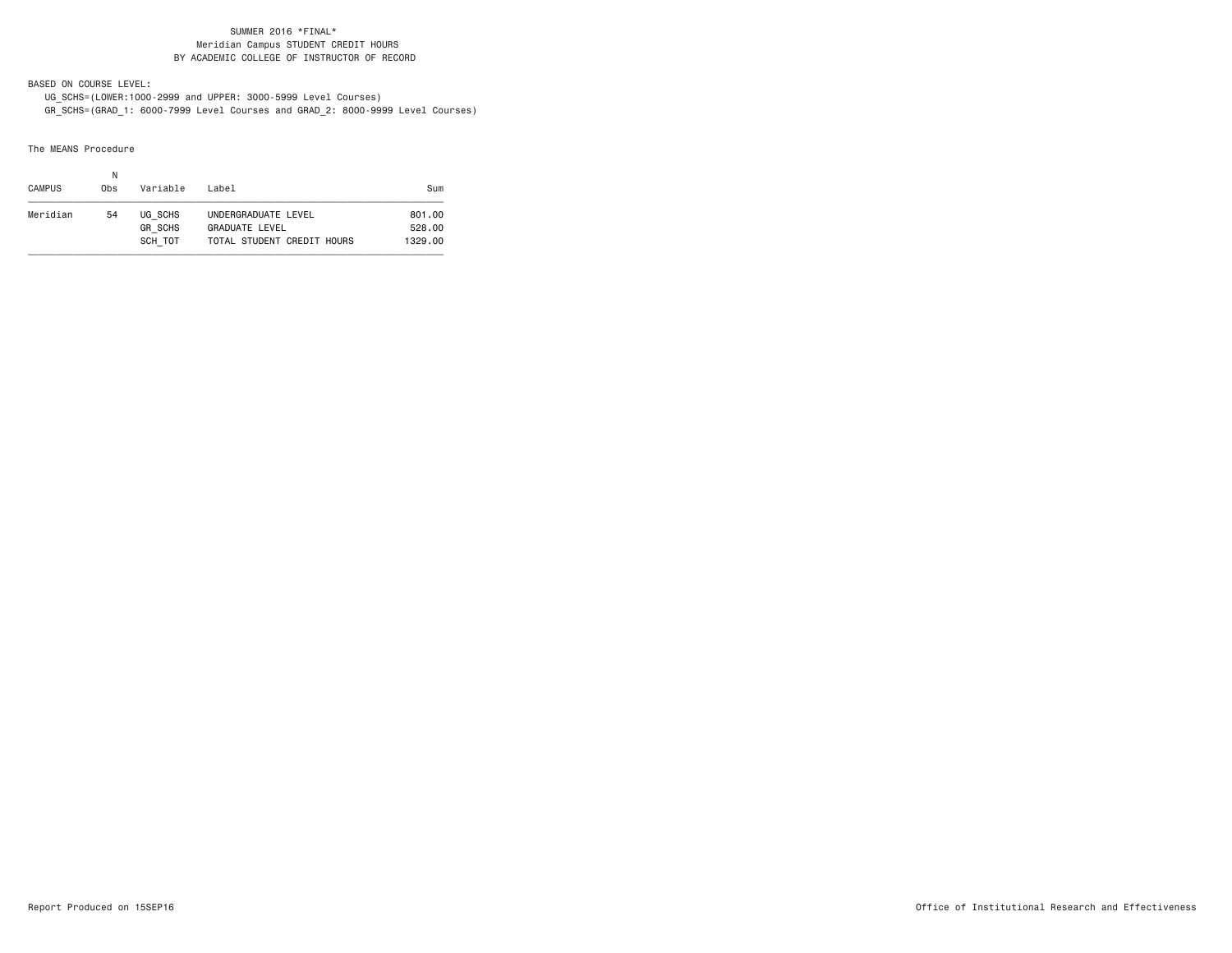BASED ON COURSE LEVEL:

UG\_SCHS=(LOWER:1000-2999 and UPPER: 3000-5999 Level Courses)

GR\_SCHS=(GRAD\_1: 6000-7999 Level Courses and GRAD\_2: 8000-9999 Level Courses)

### The MEANS Procedure

| ACADEMIC COLLEGE | N<br>0 <sub>bs</sub> | Variable       | Label                      | Sum    |
|------------------|----------------------|----------------|----------------------------|--------|
| ARTS & SCIENCES  | 20                   | UG SCHS        | UNDERGRADUATE LEVEL        | 438,00 |
|                  |                      | GR SCHS        | <b>GRADUATE LEVEL</b>      | 30.00  |
|                  |                      | SCH TOT        | TOTAL STUDENT CREDIT HOURS | 468,00 |
| <b>BUSINESS</b>  | 7                    | UG SCHS        | UNDERGRADUATE LEVEL        | 237.00 |
|                  |                      | GR SCHS        | <b>GRADUATE LEVEL</b>      | 0.00   |
|                  |                      | SCH TOT        | TOTAL STUDENT CREDIT HOURS | 237,00 |
| EDUCATION        | 27                   | UG SCHS        | UNDERGRADUATE LEVEL        | 126,00 |
|                  |                      | <b>GR SCHS</b> | <b>GRADUATE LEVEL</b>      | 498,00 |
|                  |                      | SCH TOT        | TOTAL STUDENT CREDIT HOURS | 624.00 |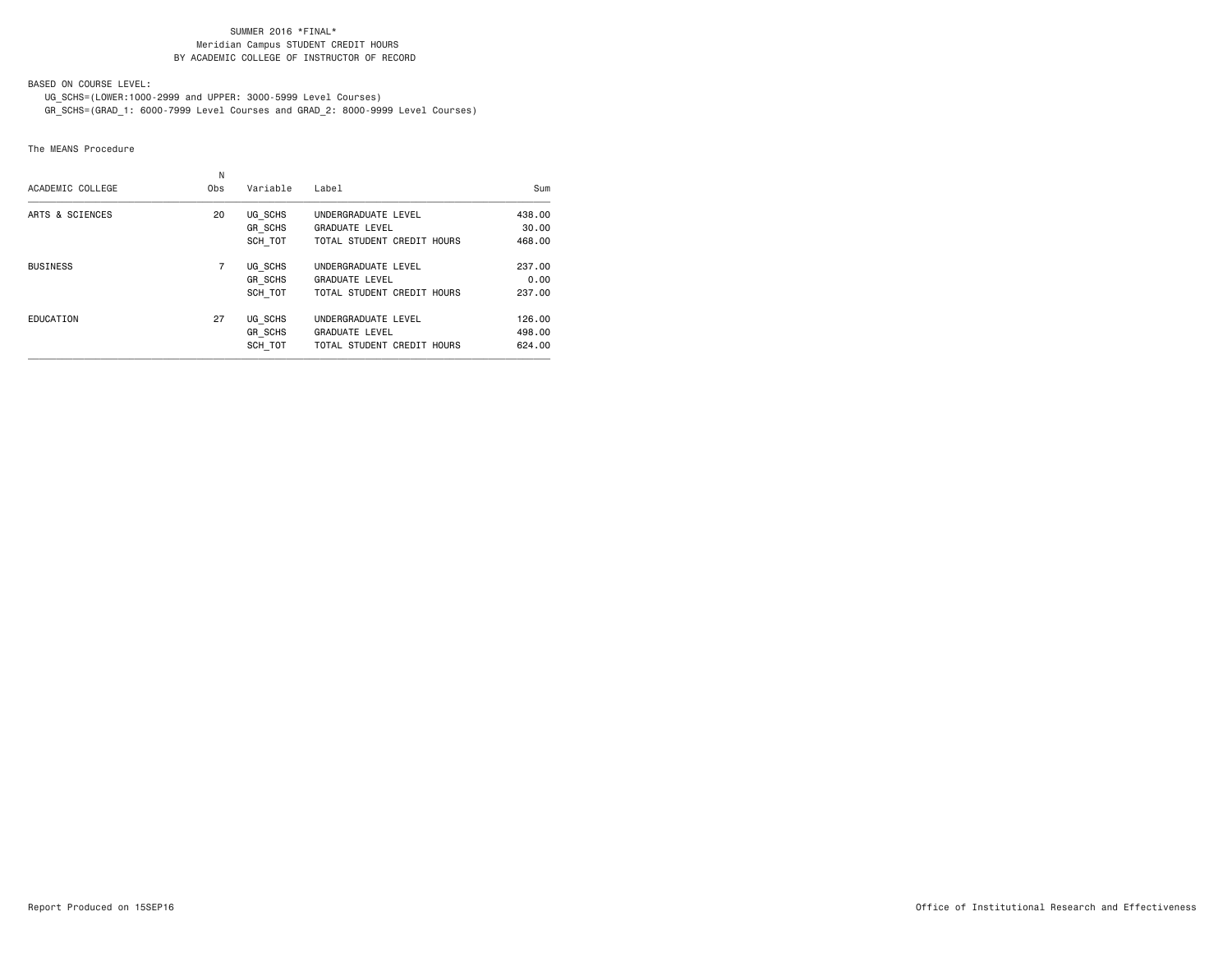BASED ON COURSE LEVEL:

 UG\_SCHS=(LOWER:1000-2999 and UPPER: 3000-5999 Level Courses \*\*Excludes CVM 5000-5999 Level Courses\*\*) GR\_SCHS=(GRAD\_1: 6000-7999 Level Courses and GRAD\_2: 8000-9999 Level Courses)

|                                            | UNDERGRADUATE | GRADUATE |        |
|--------------------------------------------|---------------|----------|--------|
| ACADEMIC DEPARTMENT                        | LEVEL         | LEVEL    | TOTAL  |
|                                            |               |          |        |
| Anthropology & Middle Eastern Cultures     | 27.00         | 0.00     | 27.00  |
| Biological Sciences                        | 36.00         | 0.00     | 36.00  |
| Classical & Modern Languages & Literatures | 21.00         | 0.00     | 21.00  |
| English                                    | 99.00         | 15.00    | 114.00 |
| History                                    | 72.00         | 15.00    | 87.00  |
| Psychology                                 | 63.00         | 0.00     | 63.00  |
| Sociology                                  | 120.00        | 0.00     | 120.00 |
|                                            |               |          |        |
|                                            | 438.00        | 30.00    | 468.00 |
|                                            |               |          |        |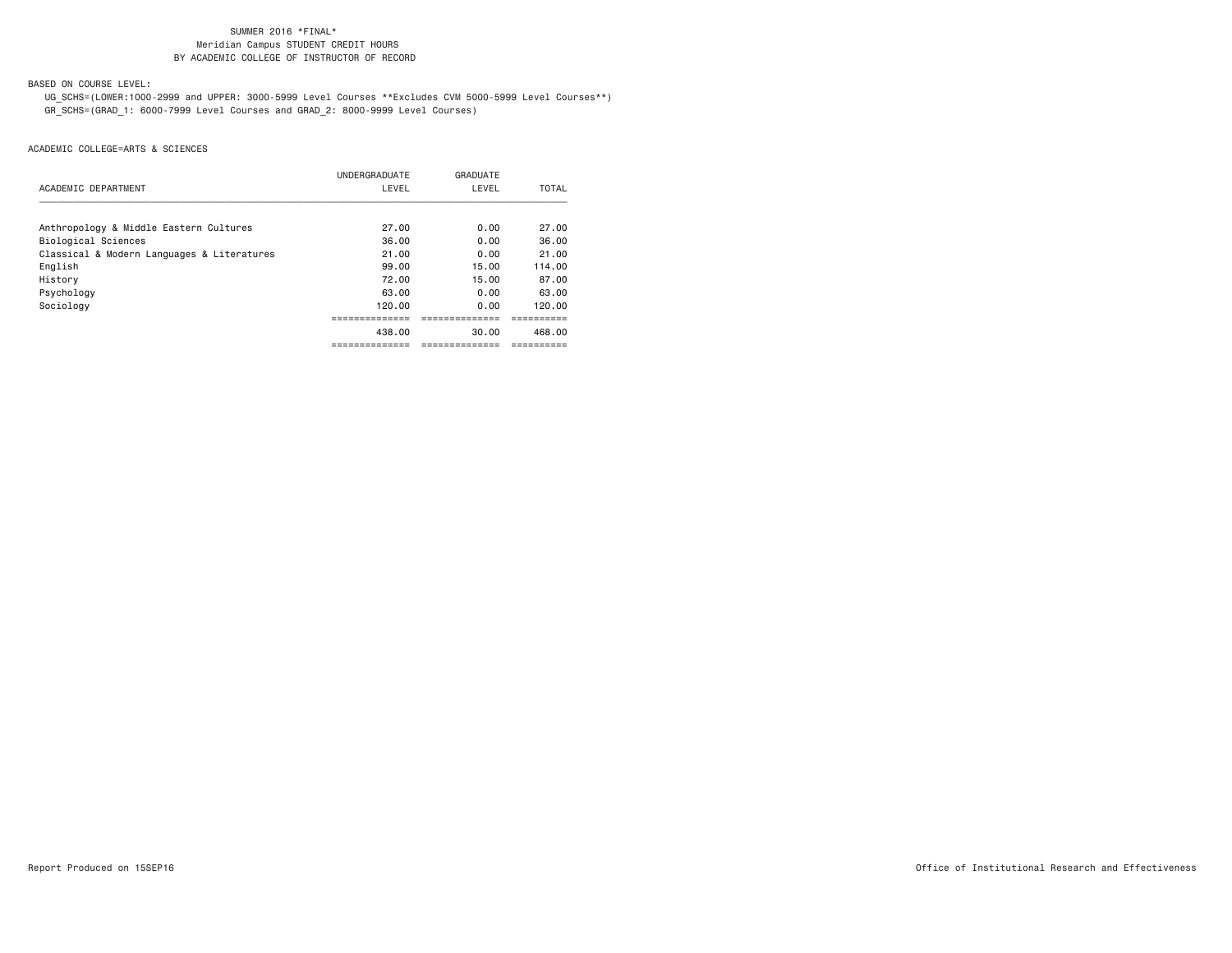BASED ON COURSE LEVEL:

 UG\_SCHS=(LOWER:1000-2999 and UPPER: 3000-5999 Level Courses \*\*Excludes CVM 5000-5999 Level Courses\*\*) GR\_SCHS=(GRAD\_1: 6000-7999 Level Courses and GRAD\_2: 8000-9999 Level Courses)

|                                                 | UNDERGRADUATE | GRADUATE |              |
|-------------------------------------------------|---------------|----------|--------------|
| ACADEMIC DEPARTMENT                             | LEVEL         | LEVEL    | <b>TOTAL</b> |
| Management & Information Systems                | 108.00        | 0.00     | 108.00       |
| Marketing, Quantitative Analysis & Business Law | 9.00          | 0.00     | 9.00         |
| School of Accountancy                           | 120,00        | 0.00     | 120.00       |
|                                                 |               |          |              |
|                                                 | 237.00        | 0.00     | 237.00       |
|                                                 |               |          |              |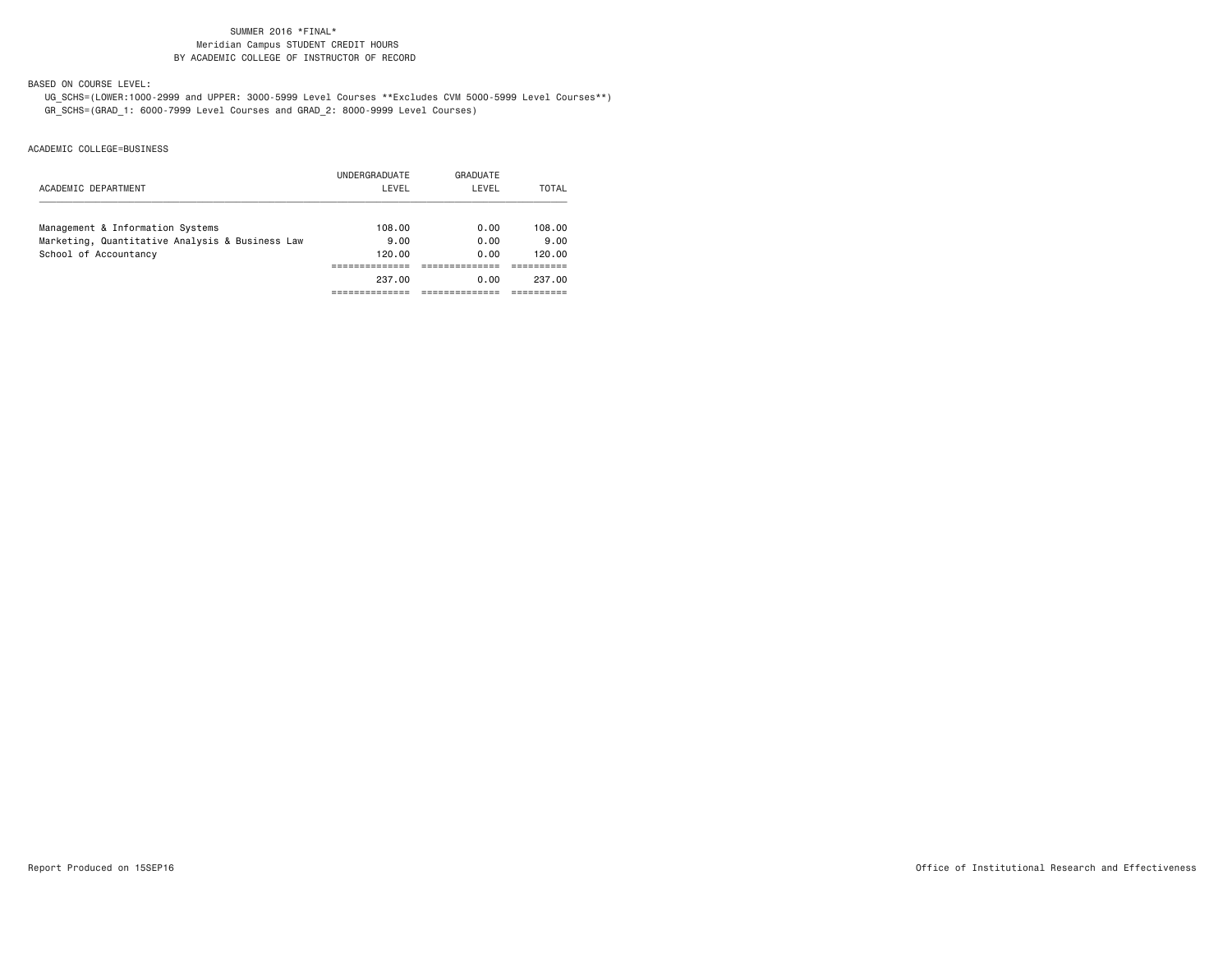BASED ON COURSE LEVEL:

 UG\_SCHS=(LOWER:1000-2999 and UPPER: 3000-5999 Level Courses \*\*Excludes CVM 5000-5999 Level Courses\*\*) GR\_SCHS=(GRAD\_1: 6000-7999 Level Courses and GRAD\_2: 8000-9999 Level Courses)

|                                                    | UNDERGRADUATE | GRADUATE |        |
|----------------------------------------------------|---------------|----------|--------|
| ACADEMIC DEPARTMENT                                | LEVEL         | LEVEL    | TOTAL  |
| Counseling, Educational Psychology, and Foundation | 0.00          | 252.00   | 252.00 |
| Curriculum, Instruction & Special Education        | 21.00         | 57.00    | 78.00  |
| Educational Leadership                             | 0.00          | 189.00   | 189.00 |
| Kinesiology                                        | 105.00        | 0.00     | 105.00 |
|                                                    |               |          |        |
|                                                    | 126.00        | 498.00   | 624.00 |
|                                                    |               |          |        |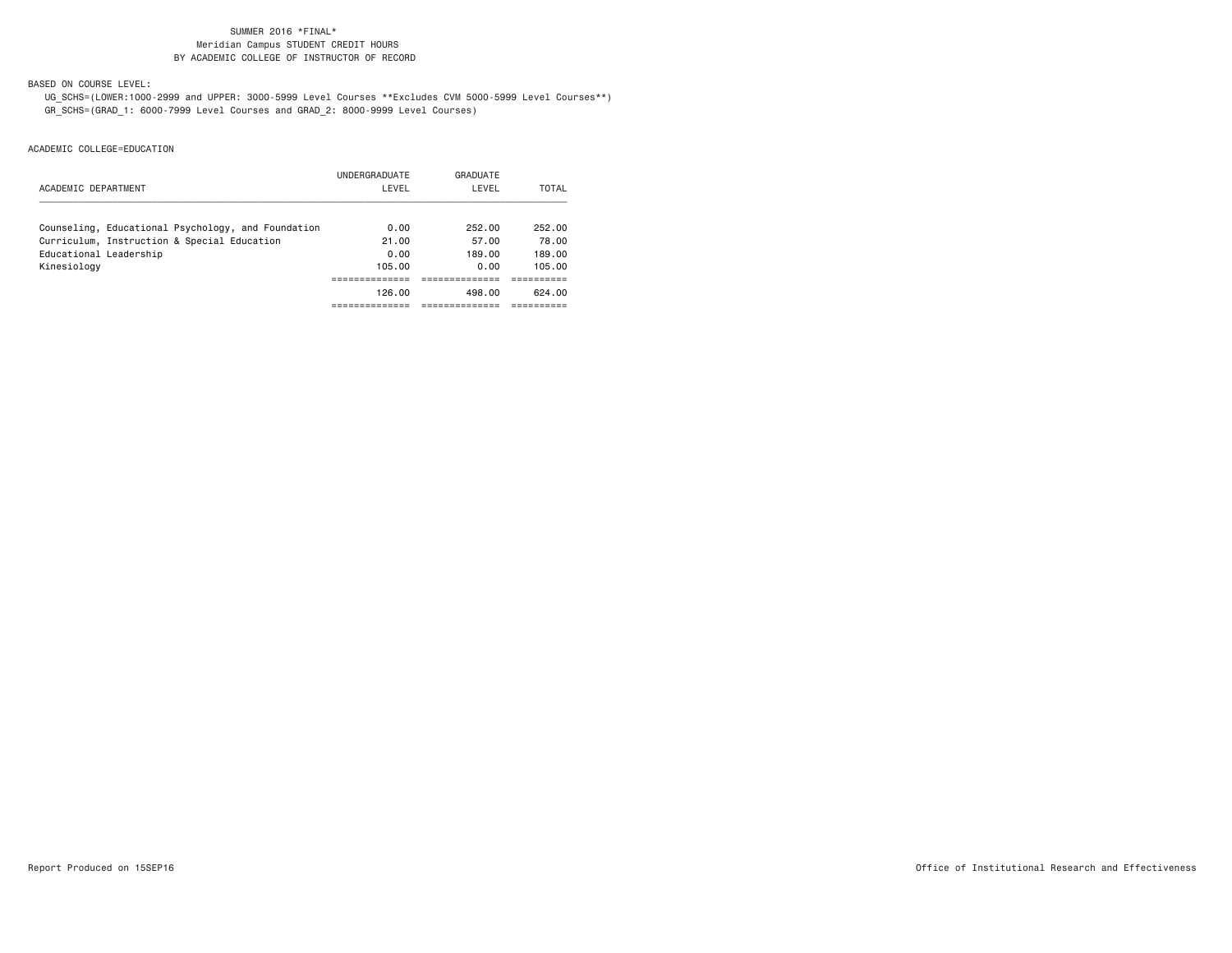| ACADEMIC DEPARTMENT                    | Instructor Name | Rank     | Tenure<br>Status | Course<br>Cip # | CRN | Course # Sec Type Title |       | Crs |                 | Inst<br>Per | UG<br><b>SCHS</b>             | GR<br><b>SCHS</b>                     | Total<br>SCHS                                               |
|----------------------------------------|-----------------|----------|------------------|-----------------|-----|-------------------------|-------|-----|-----------------|-------------|-------------------------------|---------------------------------------|-------------------------------------------------------------|
| Anthropology & Middle Eastern Cultures | Turner, James   | Lecturer | Non-Ten Track    | 450201          |     | 21685 AN 1103           | 201 C |     | Intro To Anthro | 1.00        | 27.00<br>27.00                | 0.00<br>0.00                          | 27.00<br>27.00                                              |
| Anthropology & Middle Eastern Cultures |                 |          |                  |                 |     |                         |       |     |                 |             | ========<br>27.00<br>======== | ========<br>0.00<br>$=$ = = = = = = = | $=$ = = = = = = = = =<br>27.00<br>-----------<br>---------- |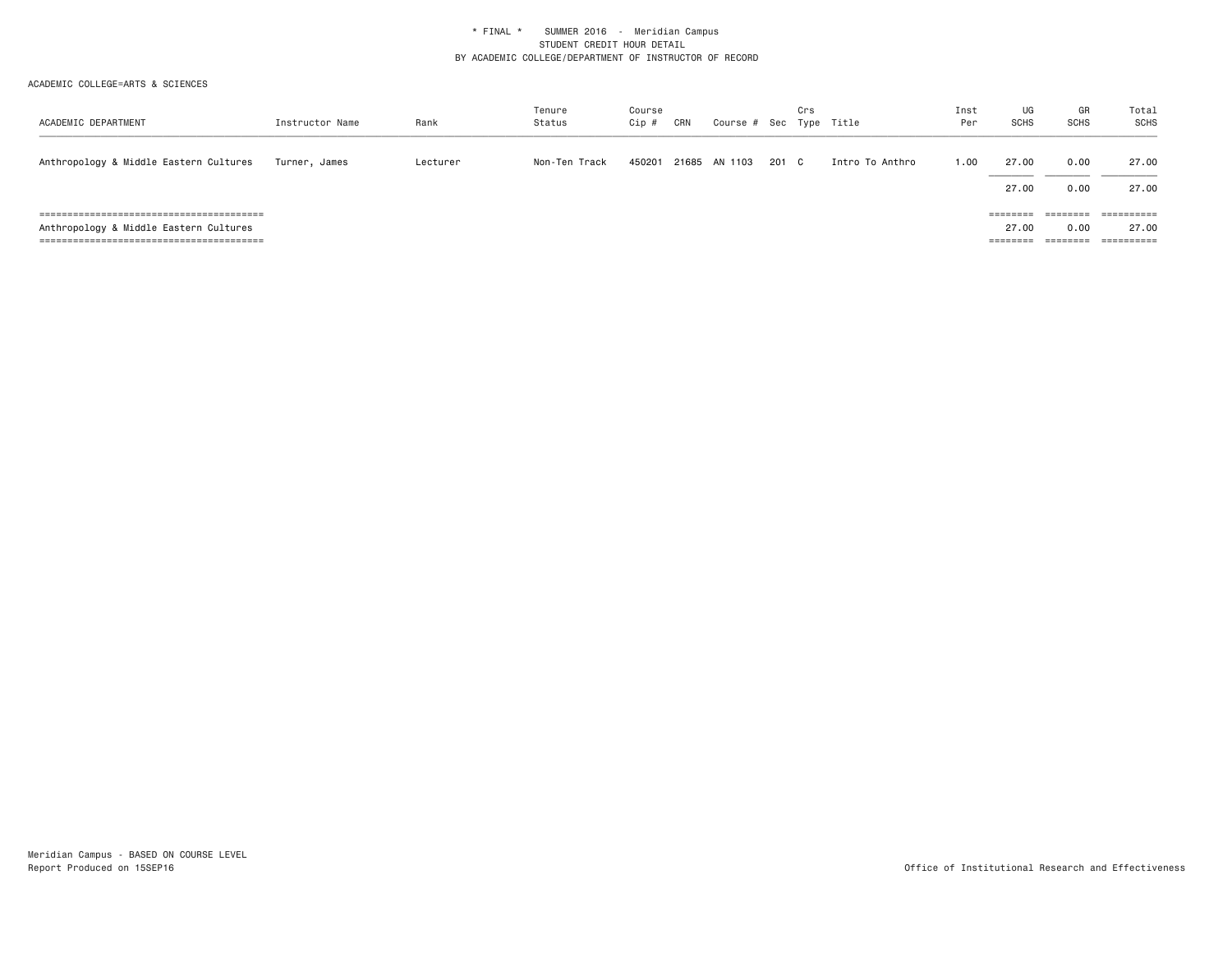| ACADEMIC DEPARTMENT | Instructor Name | Rank       | Tenure<br>Status | Course<br>Cip # | CRN | Course # Sec Type Title | Crs |                           | Inst<br>Per | UG<br><b>SCHS</b>             | GR<br><b>SCHS</b>                                                                           | Total<br><b>SCHS</b> |
|---------------------|-----------------|------------|------------------|-----------------|-----|-------------------------|-----|---------------------------|-------------|-------------------------------|---------------------------------------------------------------------------------------------|----------------------|
| Biological Sciences | Fogarty, Jarrod | Instructor | Non-Ten Track    | 269999          |     | 21693 BIO 4990 201 C    |     | Special Topic in BIO 1.00 |             | 36.00<br>36.00                | 0.00<br>0.00                                                                                | 36.00<br>36.00       |
| Biological Sciences |                 |            |                  |                 |     |                         |     |                           |             | ========<br>36.00<br>======== | $\qquad \qquad \equiv \equiv \equiv \equiv \equiv \equiv \equiv \equiv$<br>0.00<br>======== | ==========<br>36.00  |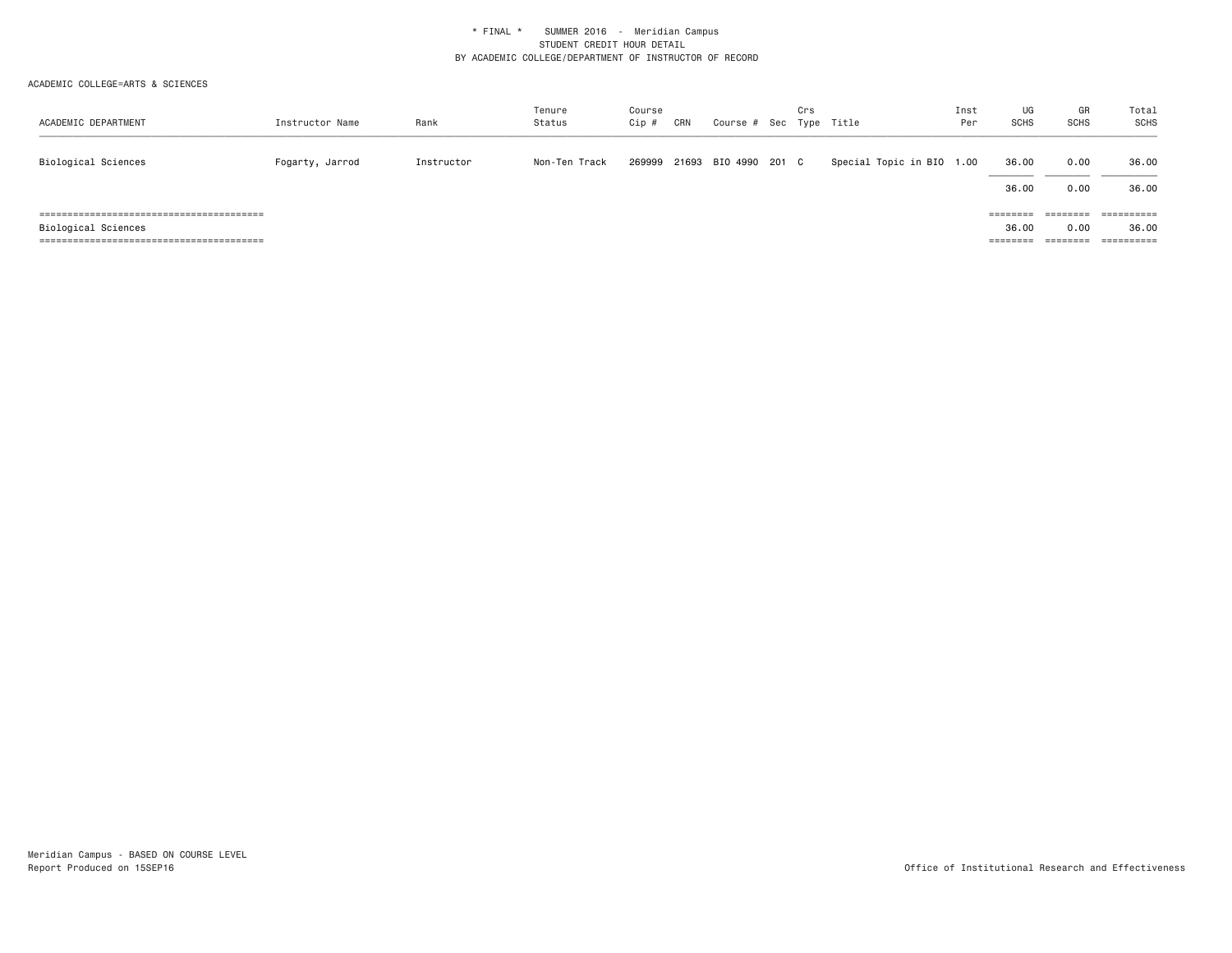| ACADEMIC DEPARTMENT                                     | Instructor Name | Rank     | Tenure<br>Status | Course<br>Cip # | CRN | Course # Sec Type Title | Crs |                           | Inst<br>Per | UG<br><b>SCHS</b>             | GR<br><b>SCHS</b>                                 | Total<br>SCHS       |
|---------------------------------------------------------|-----------------|----------|------------------|-----------------|-----|-------------------------|-----|---------------------------|-------------|-------------------------------|---------------------------------------------------|---------------------|
| Classical & Modern Languages & Literatur Calderon, Beth |                 | Lecturer | Non-Ten Track    | 169999          |     | 21686 FLS 2990 201 C    |     | Special Topic In FLS 1.00 |             | 21.00<br>21.00                | 0.00<br>0.00                                      | 21.00<br>21.00      |
| Classical & Modern Languages & Literatur                |                 |          |                  |                 |     |                         |     |                           |             | ========<br>21.00<br>======== | ________<br>========<br>0.00<br>$=$ = = = = = = = | ==========<br>21.00 |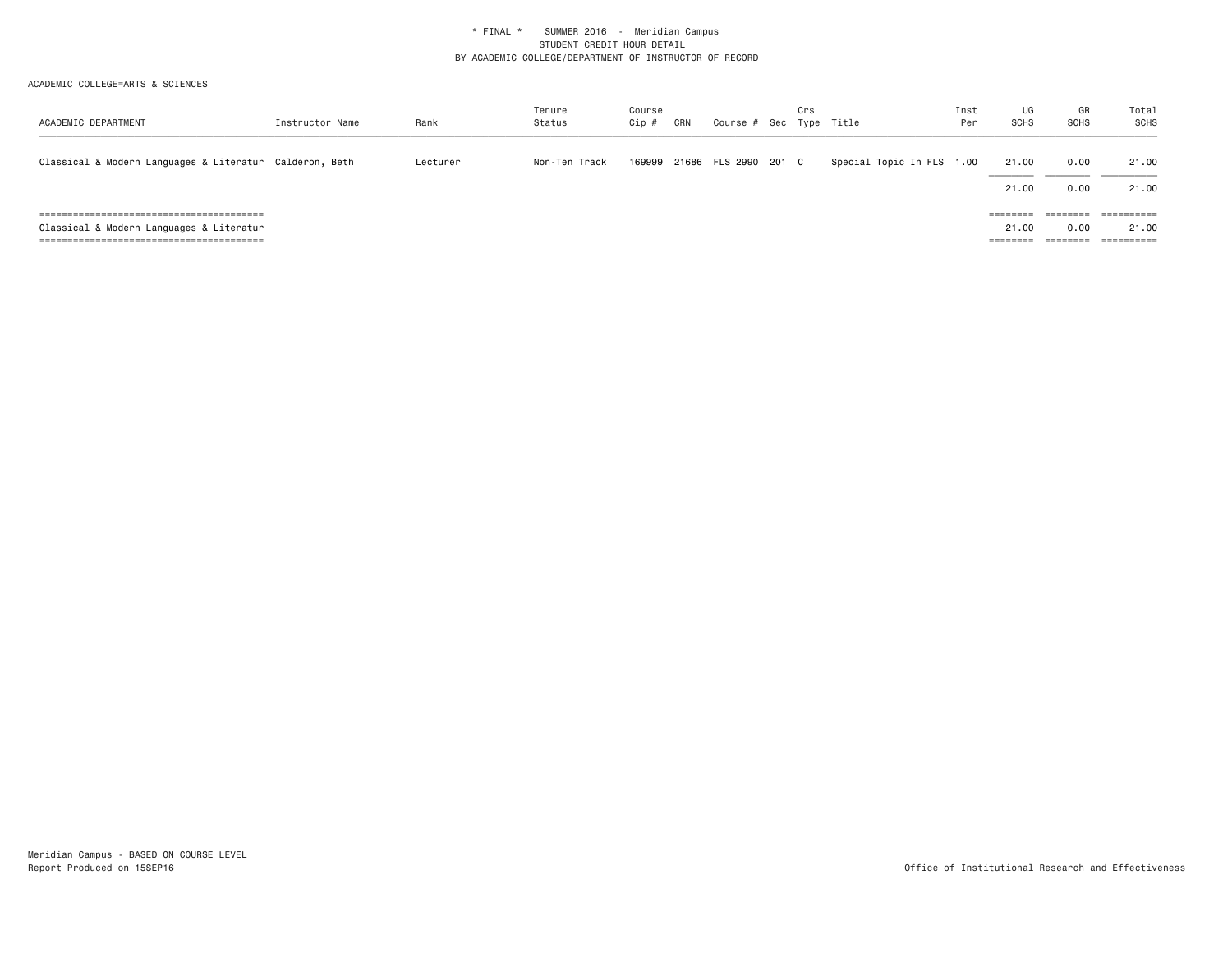| ACADEMIC DEPARTMENT | Instructor Name                  | Rank     | Tenure<br>Status | Course<br>Cip # | CRN   | Course #      | Sec   | Crs | Type Title                | Inst<br>Per | UG<br><b>SCHS</b> | GR<br><b>SCHS</b> | Total<br><b>SCHS</b> |
|---------------------|----------------------------------|----------|------------------|-----------------|-------|---------------|-------|-----|---------------------------|-------------|-------------------|-------------------|----------------------|
|                     |                                  |          |                  |                 |       |               |       |     |                           |             |                   |                   |                      |
| English             | Brown, Angela                    | Lecturer | Non-Ten Track    | 231401          | 23330 | EN 2283       | 201 C |     | World Literature Aft 1.00 |             | 30.00             | 0.00              | 30.00                |
|                     |                                  |          |                  | 239999          |       | 23307 EN 4990 | 201 C |     | Special Topic In EN       | 1.00        | 3.00              | 0.00              | 3.00                 |
|                     |                                  |          |                  |                 |       |               |       |     |                           |             | 33.00             | 0.00              | 33.00                |
|                     | Harmon Threatt, Elizabe Lecturer |          | Non-Ten Track    | 231303          |       | 21692 EN 3313 | 201 C |     | Writing for the Work 1.00 |             | 60.00             | 0.00              | 60.00                |
|                     |                                  |          |                  |                 |       |               |       |     |                           |             | 60.00             | 0.00              | 60.00                |
|                     | Slimp, Stephen                   | Lecturer | Non-Ten Track    | 231401          | 23275 | EN 3533       | 201 C |     | Selected Authors          | 1.00        | 3.00              | 0.00              | 3.00                 |
|                     |                                  |          |                  | 231404          |       | 21694 EN 4733 | 201 C |     | Brit Lit/Cult 18th C 1.00 |             | 3.00              | 0.00              | 3.00                 |
|                     |                                  |          |                  |                 |       | 21695 EN 6733 | 201 C |     | Brit Lit/Cult 18th C 1.00 |             | 0.00              | 15.00             | 15.00                |
|                     |                                  |          |                  |                 |       |               |       |     |                           |             | 6.00              | 15.00             | 21.00                |
|                     |                                  |          |                  |                 |       |               |       |     |                           |             |                   |                   |                      |
| English             |                                  |          |                  |                 |       |               |       |     |                           |             | 99.00             | 15.00             | 114.00               |
|                     |                                  |          |                  |                 |       |               |       |     |                           |             |                   |                   |                      |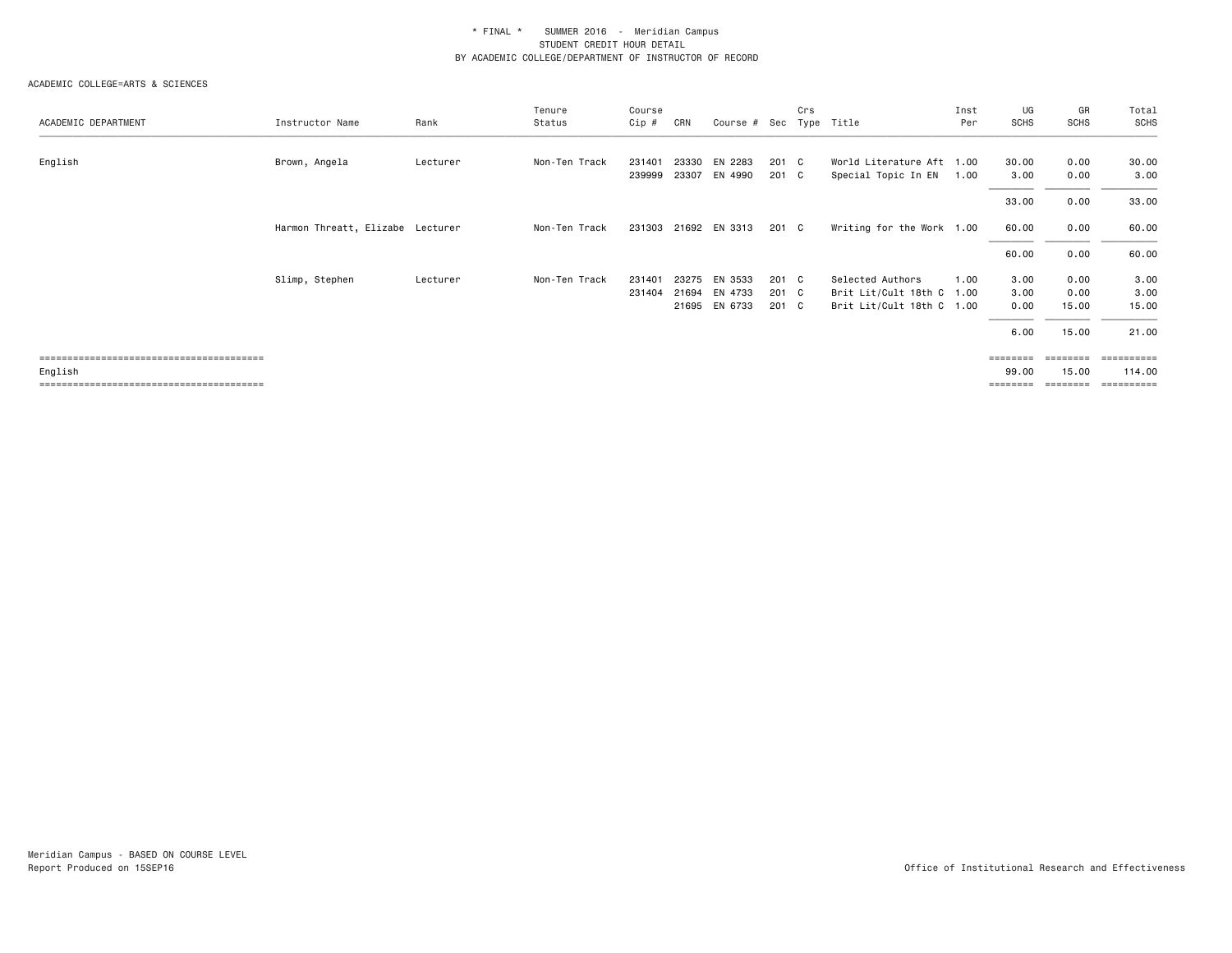#### ACADEMIC COLLEGE=ARTS & SCIENCES

| ACADEMIC DEPARTMENT | Instructor Name | Rank                        | Tenure<br>Status | Course<br>Cip #  | CRN   | Course # Sec Type Title        |                | Crs |                                            | Inst<br>Per  | UG<br><b>SCHS</b> | GR<br><b>SCHS</b>                                                       | Total<br><b>SCHS</b> |
|---------------------|-----------------|-----------------------------|------------------|------------------|-------|--------------------------------|----------------|-----|--------------------------------------------|--------------|-------------------|-------------------------------------------------------------------------|----------------------|
| History             | Bates, Toby     | Associate Professor Tenured |                  | 450899<br>540101 | 21689 | HI 6990<br>21688 HI 4990       | 201 C<br>201 C |     | Special Topic In HI<br>Special Topic In HI | 1.00<br>1.00 | 0.00<br>48.00     | 12.00<br>0.00                                                           | 12.00<br>48.00       |
|                     |                 |                             |                  | 540102           |       | 21682 HI 4153<br>21683 HI 6153 | 201 C<br>201 C |     | U S Hist 1877-1917<br>U S Hist 1877-1917   | 1.00<br>1.00 | 24.00<br>0.00     | 0.00<br>3.00                                                            | 24.00<br>3.00        |
|                     |                 |                             |                  |                  |       |                                |                |     |                                            |              | 72.00             | 15.00                                                                   | 87.00                |
|                     |                 |                             |                  |                  |       |                                |                |     |                                            |              | ========          | $\qquad \qquad \equiv \equiv \equiv \equiv \equiv \equiv \equiv \equiv$ | ==========           |
| History             |                 |                             |                  |                  |       |                                |                |     |                                            |              | 72.00             | 15.00                                                                   | 87.00                |
|                     |                 |                             |                  |                  |       |                                |                |     |                                            |              | ========          | ========                                                                | ==========           |

Meridian Campus - BASED ON COURSE LEVEL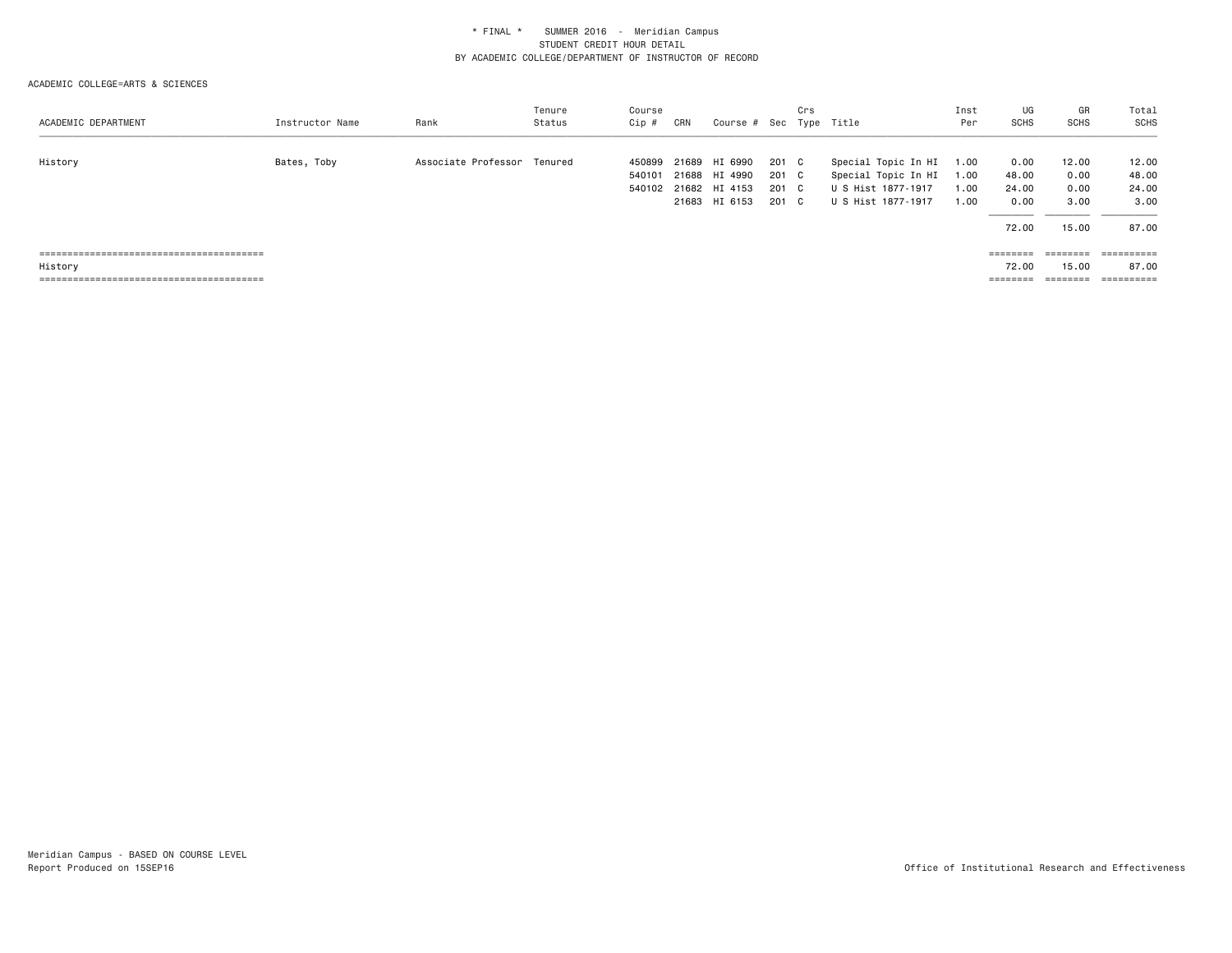| ACADEMIC DEPARTMENT | Instructor Name | Rank     | Tenure<br>Status | Course<br>Cip #  | CRN | Course # Sec Type Title                      | Crs |                                          | Inst<br>Per  | UG<br><b>SCHS</b> | GR<br><b>SCHS</b> | Total<br>SCHS  |
|---------------------|-----------------|----------|------------------|------------------|-----|----------------------------------------------|-----|------------------------------------------|--------------|-------------------|-------------------|----------------|
| Psychology          | Shumate, James  | Lecturer | Non-Ten Track    | 422809<br>422810 |     | 21696 PSY 4983 201 C<br>23098 PSY 3503 201 C |     | Psychology Of Aging<br>Health Psychology | 00.1<br>1.00 | 33.00<br>30.00    | 0.00<br>0.00      | 33.00<br>30,00 |
|                     |                 |          |                  |                  |     |                                              |     |                                          |              | 63.00             | 0.00              | 63.00          |
|                     |                 |          |                  |                  |     |                                              |     |                                          |              | ========          | ========          | ==========     |
| Psychology          |                 |          |                  |                  |     |                                              |     |                                          |              | 63.00             | 0.00              | 63,00          |
|                     |                 |          |                  |                  |     |                                              |     |                                          |              | ========          | ========          | ==========     |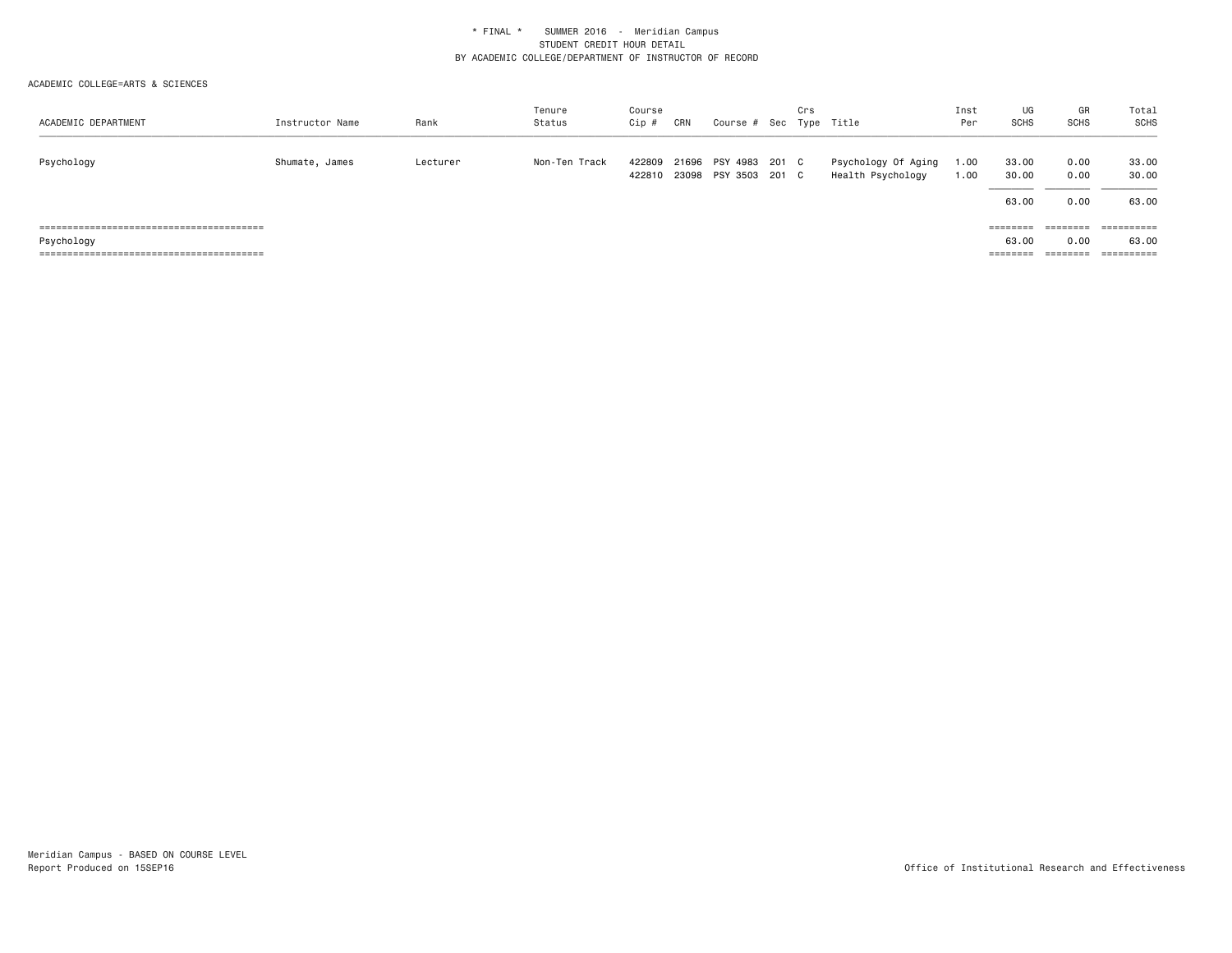| Instructor Name | Rank       | Tenure<br>Status | Course<br>Cip #                                      | CRN   |         |                                   | Crs      |                                                                          | Inst<br>Per  | UG<br><b>SCHS</b>    | GR<br><b>SCHS</b> | Total<br>SCHS        |
|-----------------|------------|------------------|------------------------------------------------------|-------|---------|-----------------------------------|----------|--------------------------------------------------------------------------|--------------|----------------------|-------------------|----------------------|
| Carr, Rhonda    |            | Non-Ten Track    | 440701                                               | 21699 | SW 4926 |                                   |          | Sw Fld Prac/Sem II<br>Sw Health Care                                     | 1.00<br>1.00 | 30.00<br>9.00        | 0.00<br>0.00      | 30.00<br>9.00        |
|                 |            |                  |                                                      |       |         |                                   |          |                                                                          |              | 39.00                | 0.00              | 39.00                |
| Cook, Amanda    |            |                  | 450401                                               | 21691 |         |                                   |          | Victimology                                                              | 1.00<br>1.00 | 30.00<br>15.00       | 0.00<br>0.00      | 30.00<br>15.00       |
|                 |            |                  |                                                      |       |         |                                   |          |                                                                          |              | 45.00                | 0.00              | 45.00                |
| Savage, Angela  | Instructor | Non-Ten Track    | 440701                                               |       |         |                                   |          | Sw Fld Prac/Sem I                                                        | 1.00         | 36.00                | 0.00              | 36.00                |
|                 |            |                  |                                                      |       |         |                                   |          |                                                                          |              | 36.00                | 0.00              | 36.00                |
|                 |            |                  |                                                      |       |         |                                   |          |                                                                          |              | <b>EBBEREE</b>       | ========          | ==========           |
|                 |            |                  |                                                      |       |         |                                   |          |                                                                          |              | 120.00               | 0.00              | 120.00<br>========== |
|                 |            |                  | Assistant Professor<br>Assistant Professor Ten Track |       |         | SW 4633<br>23093<br>21223 SW 4916 | CRM 4323 | Course # Sec<br>201 E<br>201 C<br>201 C<br>21698 CRM 3113 201 C<br>201 E | Type Title   | Comm Crime Prev & Po |                   | ========             |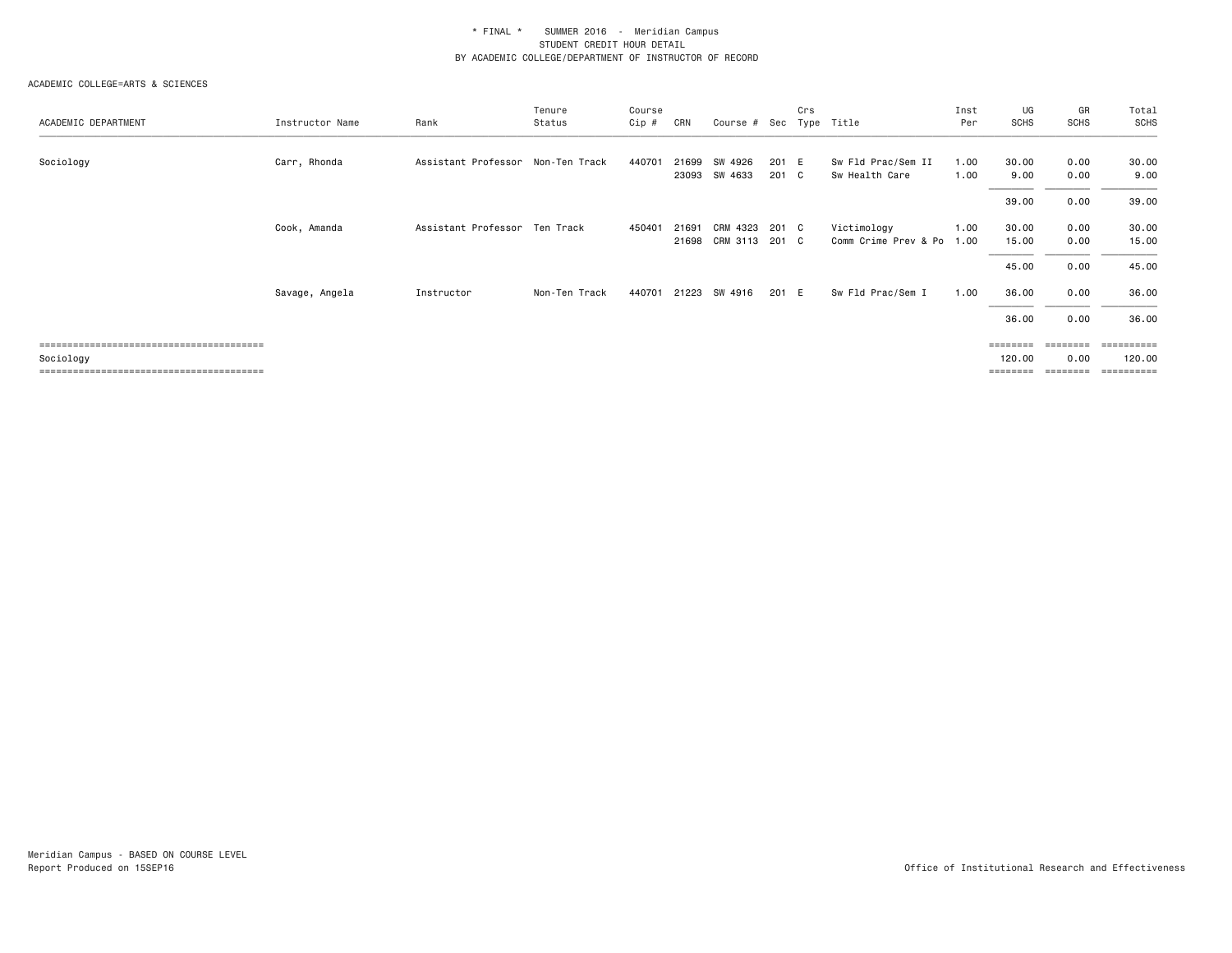| ACADEMIC DEPARTMENT              | Instructor Name | Rank                        | Tenure<br>Status | Course<br>Cip #  | CRN   | Course # Sec Type Title                | Crs |                                       | Inst<br>Per  | UG<br><b>SCHS</b>              | GR<br>SCHS                    | Total<br><b>SCHS</b>               |
|----------------------------------|-----------------|-----------------------------|------------------|------------------|-------|----------------------------------------|-----|---------------------------------------|--------------|--------------------------------|-------------------------------|------------------------------------|
| Management & Information Systems | Randle, Vikki   | Associate Professor Tenured |                  | 520101<br>521101 | 21161 | BUS 4853 201 C<br>21205 MGT 4613 201 C |     | Business Policy<br>Cross-Cultural Mgt | 1.00<br>1.00 | 51.00<br>30.00                 | 0.00<br>0.00                  | 51.00<br>30.00                     |
|                                  |                 |                             |                  |                  |       |                                        |     |                                       |              | 81.00                          | 0.00                          | 81.00                              |
|                                  | Young, Carlton  | Associate Professor         | Tenured          | 510701           |       | 21929 HCA 4013 201 C                   |     | Ethical Issues in He 1.00             |              | 27.00                          | 0.00                          | 27.00                              |
|                                  |                 |                             |                  |                  |       |                                        |     |                                       |              | 27.00                          | 0.00                          | 27.00                              |
| Management & Information Systems |                 |                             |                  |                  |       |                                        |     |                                       |              | ========<br>108,00<br>======== | ---------<br>0.00<br>======== | ==========<br>108.00<br>========== |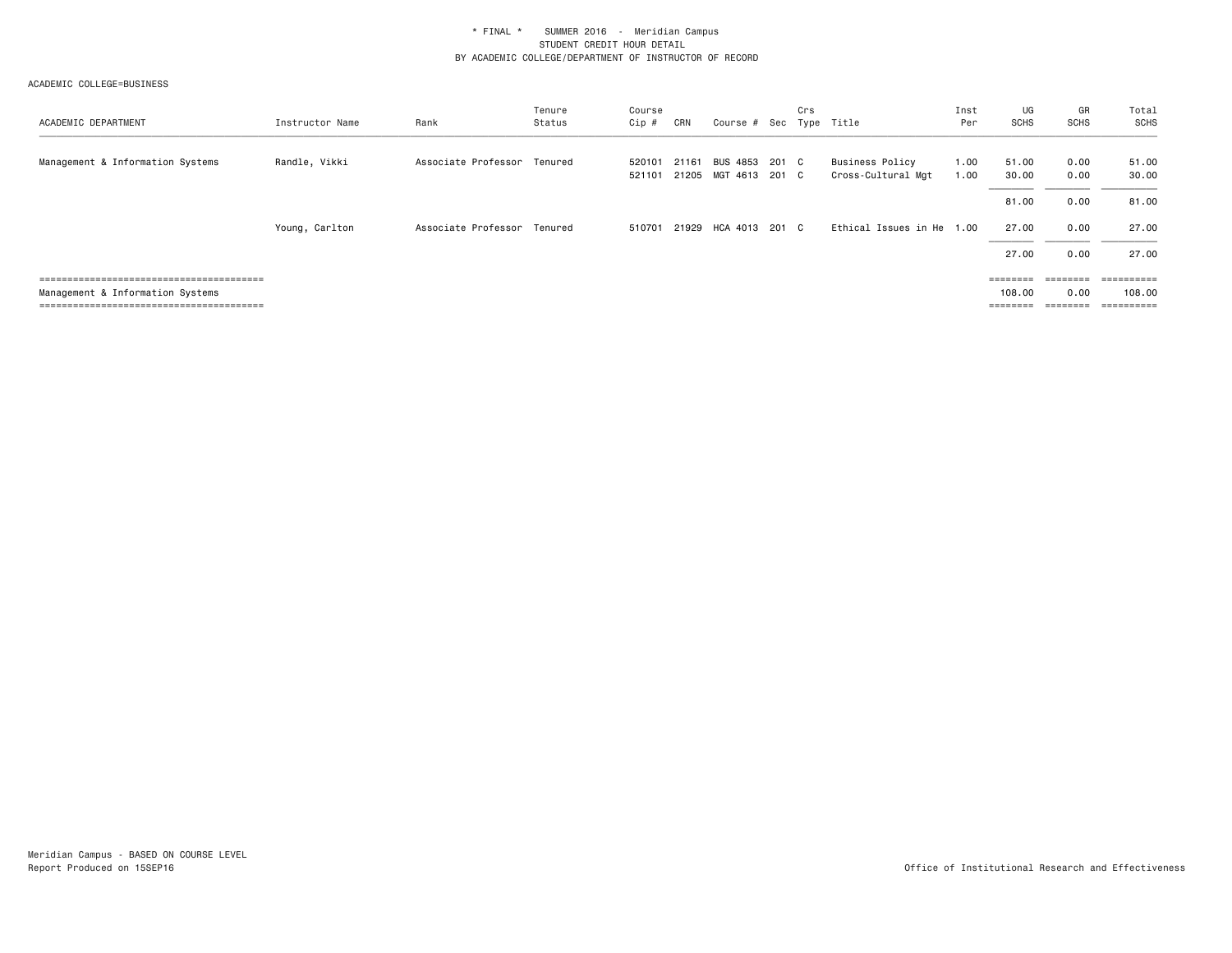| ACADEMIC DEPARTMENT                                    | Instructor Name | Rank                        | Tenure<br>Status | Course<br>Cip # | CRN | Course # Sec Type Title     | Crs |                           | Inst<br>Per | UG<br><b>SCHS</b> | GR<br><b>SCHS</b>            | Total<br>SCHS         |
|--------------------------------------------------------|-----------------|-----------------------------|------------------|-----------------|-----|-----------------------------|-----|---------------------------|-------------|-------------------|------------------------------|-----------------------|
| Marketing, Quantitative Analysis & Busin Hill, William |                 | Associate Professor Tenured |                  |                 |     | 510701 21197 HCA 4443 201 E |     | Healthcare Internshi 1.00 |             | 9.00              | 0.00                         | 9.00                  |
|                                                        |                 |                             |                  |                 |     |                             |     |                           |             | 9.00<br>========  | 0.00<br>________<br>-------- | 9.00<br>==========    |
| Marketing, Quantitative Analysis & Busin               |                 |                             |                  |                 |     |                             |     |                           |             | 9.00              | 0.00                         | 9.00                  |
|                                                        |                 |                             |                  |                 |     |                             |     |                           |             | ========          | --------<br>--------         | $=$ = = = = = = = = = |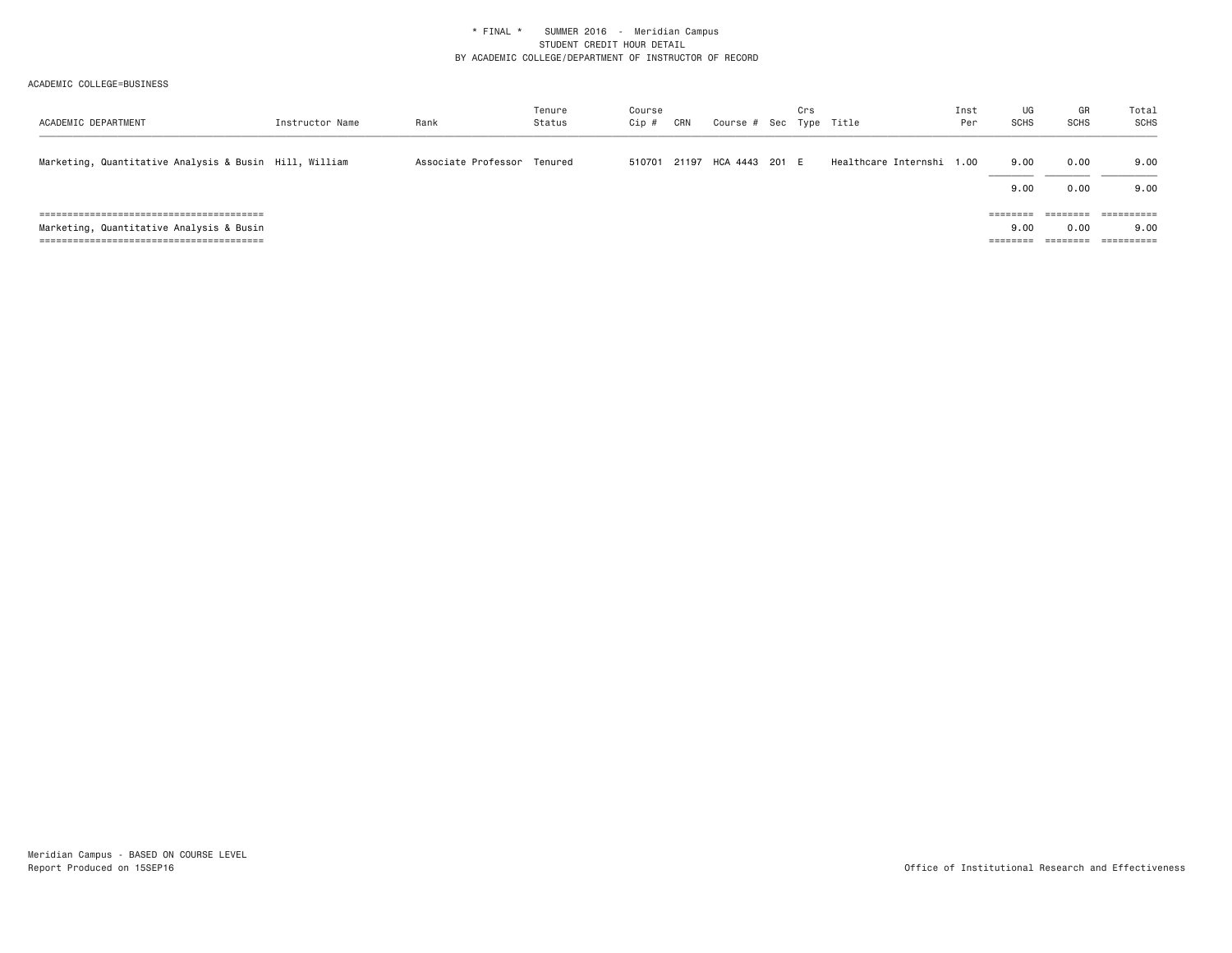| ACADEMIC DEPARTMENT   | Instructor Name | Rank                          | Tenure<br>Status | Course<br>Cip #  | CRN   | Course # Sec Type Title                      | Crs |                                           | Inst<br>Per | UG<br><b>SCHS</b>              | GR<br><b>SCHS</b>             | Total<br>SCHS                      |
|-----------------------|-----------------|-------------------------------|------------------|------------------|-------|----------------------------------------------|-----|-------------------------------------------|-------------|--------------------------------|-------------------------------|------------------------------------|
| School of Accountancy | Ennis, Kevin    | Associate Professor Tenured   |                  | 520301<br>521601 |       | 21158 ACC 4043 201 C<br>21156 ACC 4013 201 C |     | Municipal & Govt Acc 1.00<br>Income Tax I | 1.00        | 51.00<br>24.00                 | 0.00<br>0.00                  | 51.00<br>24.00                     |
|                       |                 |                               |                  |                  |       |                                              |     |                                           |             | 75.00                          | 0.00                          | 75.00                              |
|                       | Faello, Joseph  | Assistant Professor Ten Track |                  | 520301           | 21157 | ACC 4023 201 C                               |     | Advanced ACC                              | 1.00        | 45.00                          | 0.00                          | 45.00                              |
|                       |                 |                               |                  |                  |       |                                              |     |                                           |             | 45.00                          | 0.00                          | 45.00                              |
| School of Accountancy |                 |                               |                  |                  |       |                                              |     |                                           |             | ========<br>120.00<br>======== | ---------<br>0.00<br>======== | ==========<br>120.00<br>========== |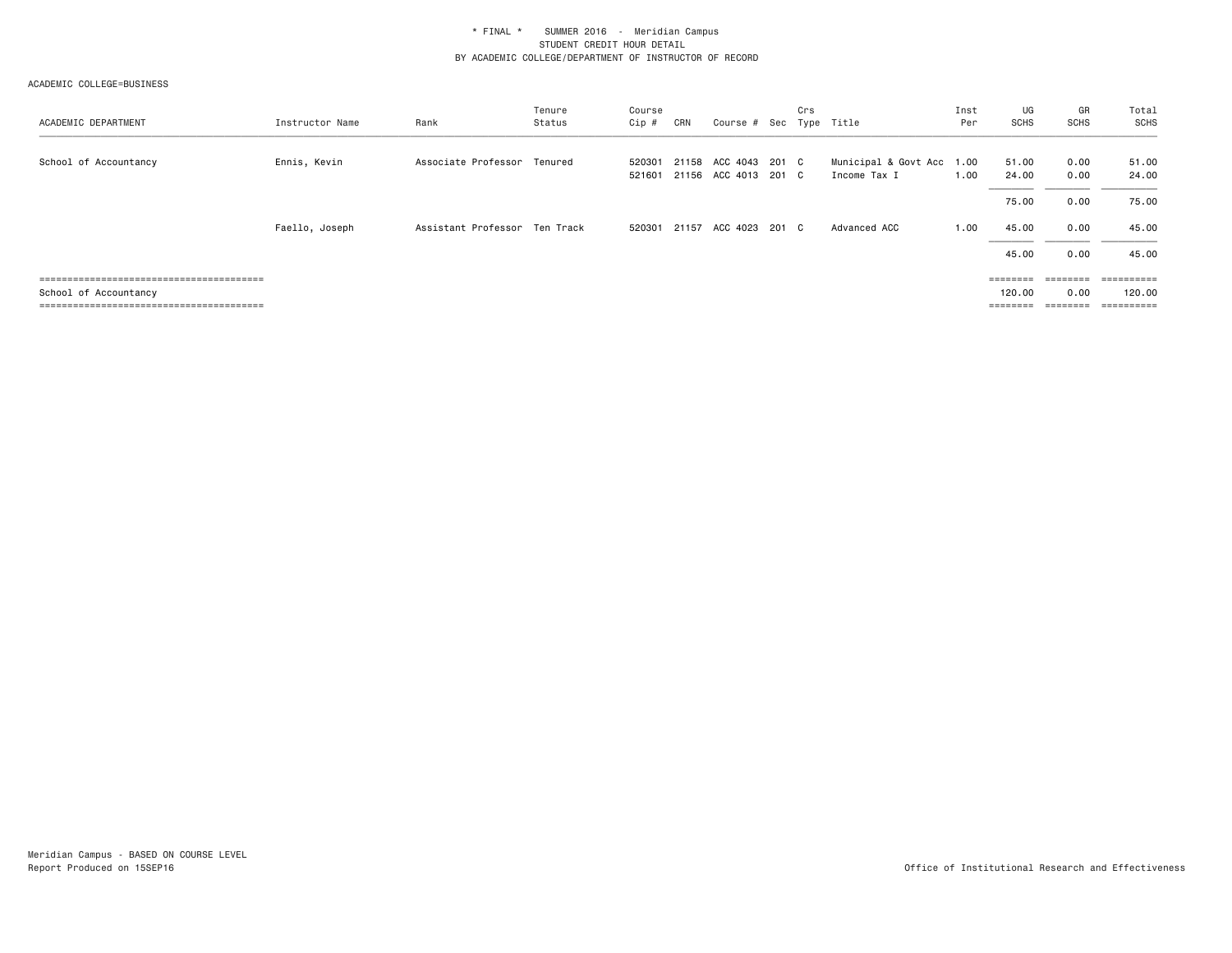|                                         |                 |                             | Tenure  | Course |       |                      |       | Crs  |                           | Inst | UG          | GR          | Total       |
|-----------------------------------------|-----------------|-----------------------------|---------|--------|-------|----------------------|-------|------|---------------------------|------|-------------|-------------|-------------|
| ACADEMIC DEPARTMENT                     | Instructor Name | Rank                        | Status  | Cip #  | CRN   | Course # Sec         |       | Type | Title                     | Per  | <b>SCHS</b> | <b>SCHS</b> | <b>SCHS</b> |
| Counseling, Educational Psychology, and | Hall, Kimberly  | Associate Professor Tenured |         | 130604 | 21949 | EPY 8473             | 201 C |      | Mid Level Assessment 1.00 |      | 0.00        | 24.00       | 24.00       |
|                                         |                 |                             |         |        |       | 21950 EPY 8473 252 C |       |      | Mid Level Assessment 1.00 |      | 0.00        | 21.00       | 21.00       |
|                                         |                 |                             |         |        |       |                      |       |      |                           |      | 0.00        | 45.00       | 45.00       |
|                                         | Porter, Julia   | Professor                   | Tenured | 131101 | 21171 | COE 8803             | 251 C |      | Crisis Response Coun 1.00 |      | 0.00        | 18.00       | 18.00       |
|                                         |                 |                             |         |        | 22319 | COE 8730             | 281 E |      | Internship                | 1.00 | 0.00        | 18.00       | 18.00       |
|                                         |                 |                             |         | 422803 | 21167 | COE 8043             | 281 C |      | Group Tech & Proced       | 1.00 | 0.00        | 39.00       | 39.00       |
|                                         |                 |                             |         |        |       | 22118 EPY 8263 251 C |       |      | Psy Test Ed Rel Set       | 1.00 | 0.00        | 15.00       | 15.00       |
|                                         |                 |                             |         |        |       | 22463 COE 7000 201 I |       |      | Directed Indiv Study 1.00 |      | 0.00        | 3.00        | 3.00        |
|                                         |                 |                             |         |        |       |                      |       |      |                           |      | 0.00        | 93.00       | 93.00       |
|                                         | Wozny, Darren   | Associate Professor Tenured |         | 131101 | 21951 | COE 8623             | 281 C |      | Adv Law/Ethics in Co 1.00 |      | 0.00        | 15.00       | 15.00       |
|                                         |                 |                             |         | 422703 | 21166 | COE 6903             | 251 C |      | Dev Coun/Men Health       | 1.00 | 0.00        | 39.00       | 39.00       |
|                                         |                 |                             |         | 422707 |       | 21169 COE 8073       | 251 C |      | Cultural Found/Couns 1.00 |      | 0.00        | 24.00       | 24.00       |
|                                         |                 |                             |         | 422802 |       | 21170 COE 8703       | 281 C |      | Prin Clin Mental Hlt 1.00 |      | 0.00        | 36.00       | 36.00       |
|                                         |                 |                             |         |        |       |                      |       |      |                           |      | 0.00        | 114.00      | 114.00      |
|                                         |                 |                             |         |        |       |                      |       |      |                           |      | ========    | ========    | ==========  |
| Counseling, Educational Psychology, and |                 |                             |         |        |       |                      |       |      |                           |      | 0.00        | 252.00      | 252.00      |
|                                         |                 |                             |         |        |       |                      |       |      |                           |      | ========    | ========    | ----------- |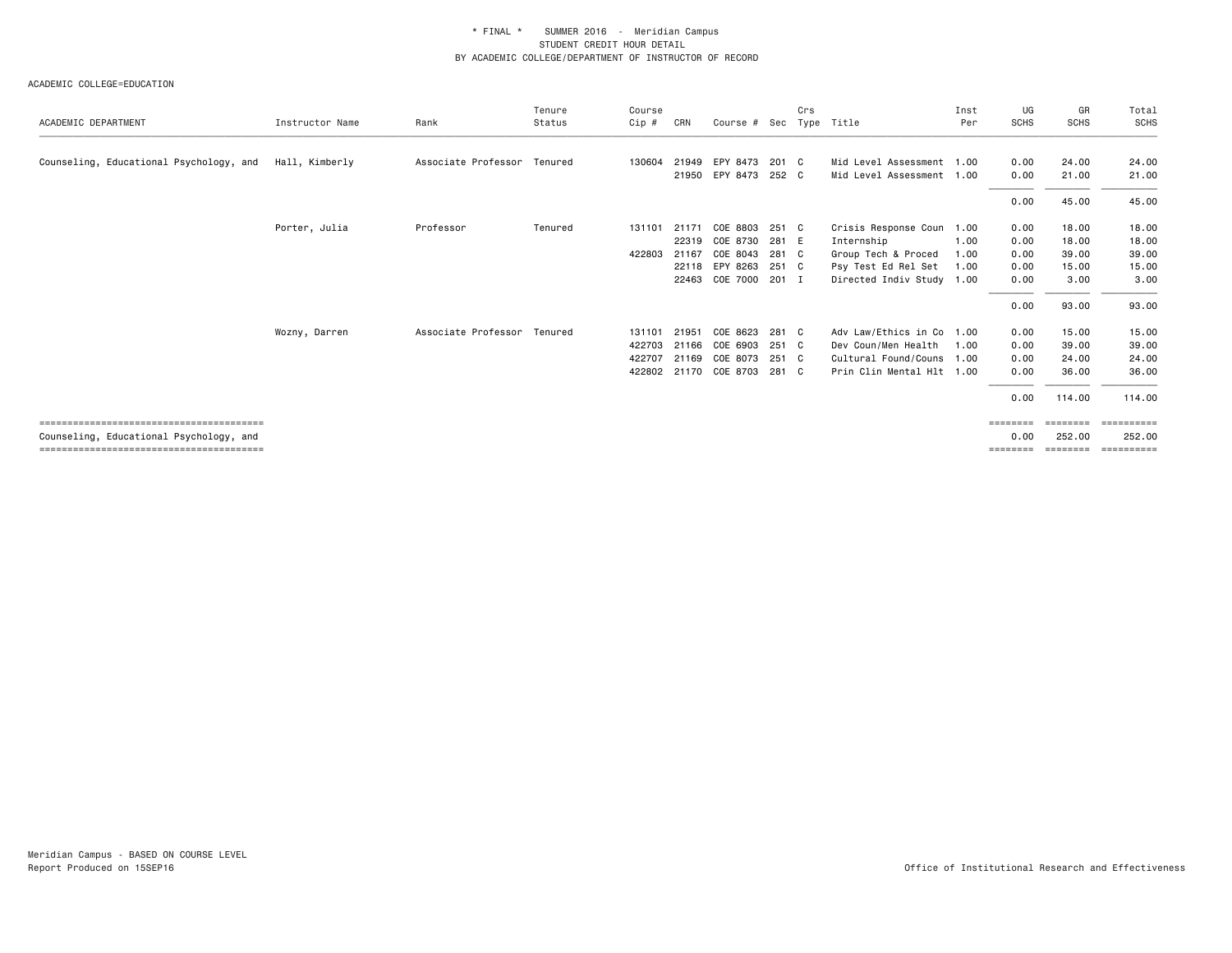| ACADEMIC DEPARTMENT                                       | Instructor Name | Rank                              | Tenure<br>Status | Course<br>Cip #  | CRN   | Course #                   | Sec            | Crs<br>Type | Title                                                  | Inst<br>Per | UG<br><b>SCHS</b> | GR<br><b>SCHS</b> | Total<br><b>SCHS</b> |
|-----------------------------------------------------------|-----------------|-----------------------------------|------------------|------------------|-------|----------------------------|----------------|-------------|--------------------------------------------------------|-------------|-------------------|-------------------|----------------------|
| Curriculum, Instruction & Special Educat Dupont, Jennifer |                 | Lecturer                          | Non-Ten Track    | 131311           |       | 23348 EDE 3523 201 C       |                |             | Found EL/ML Math Edu 1.00                              |             | 21.00             | 0.00              | 21.00                |
|                                                           |                 |                                   |                  |                  |       |                            |                |             |                                                        |             | 21.00             | 0.00              | 21.00                |
|                                                           | Hanna, Tania    | Clinical Assist Pro Non-Ten Track |                  | 131315 21971     |       | RDG 8653                   | 281 C          |             | Teach Read Sec Sch                                     | 1.00        | 0.00              | 24.00             | 24.00                |
|                                                           |                 |                                   |                  |                  |       |                            |                |             |                                                        |             | 0.00              | 24.00             | 24.00                |
|                                                           | Ratliff, Lindon | Associate Professor Tenured       |                  | 131203<br>131205 | 21970 | 22443 EDS 8243<br>EDS 8623 | 201 C<br>281 C |             | Adv. Plan Manage Lea 1.00<br>Effective Instructio 1.00 |             | 0.00<br>0.00      | 18.00<br>15.00    | 18.00<br>15.00       |
|                                                           |                 |                                   |                  |                  |       |                            |                |             |                                                        |             | 0.00              | 33.00             | 33.00                |
|                                                           |                 |                                   |                  |                  |       |                            |                |             |                                                        |             | ========          | ========          | ==========           |
| Curriculum, Instruction & Special Educat                  |                 |                                   |                  |                  |       |                            |                |             |                                                        |             | 21.00<br>======== | 57.00             | 78.00<br>==========  |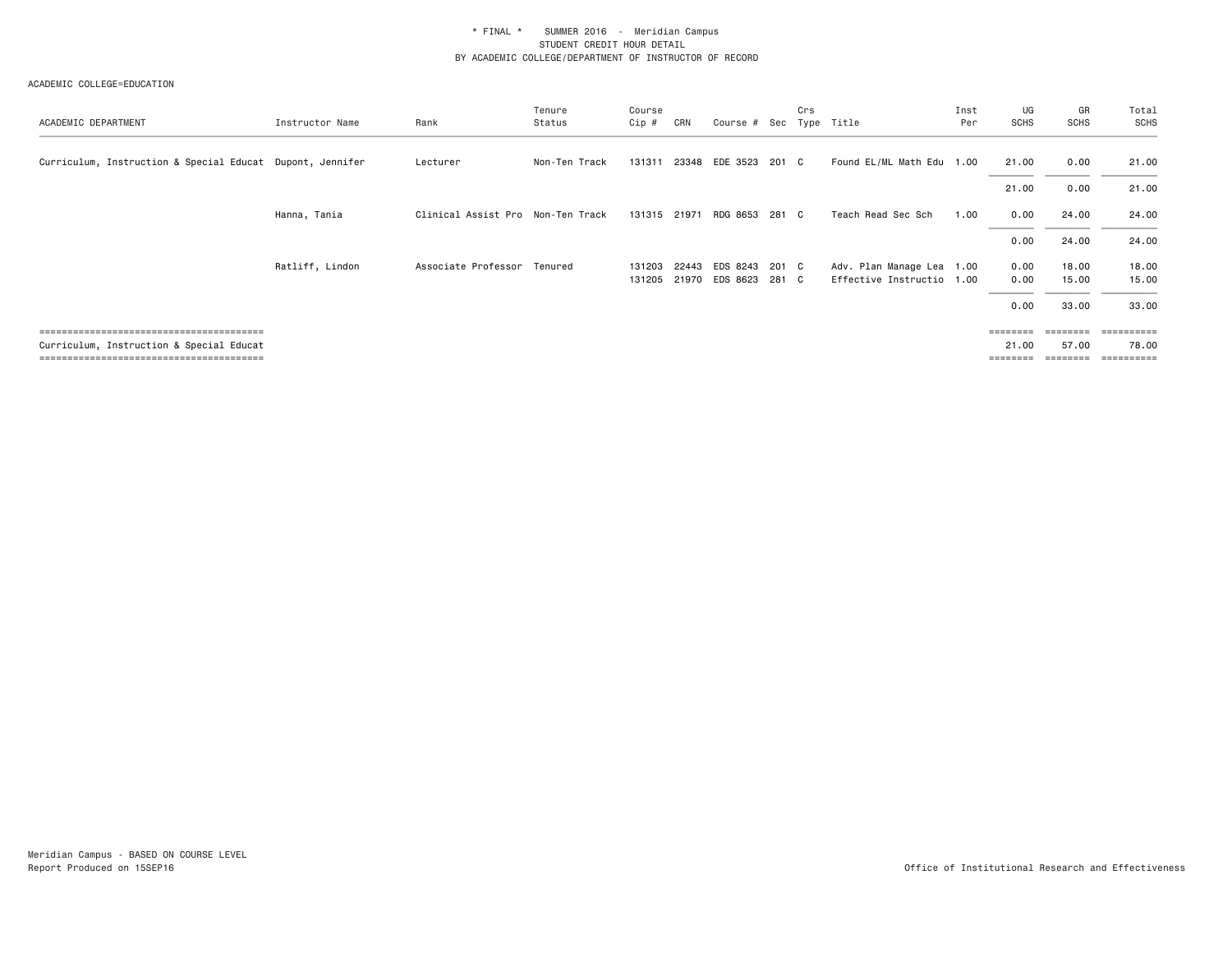| ACADEMIC DEPARTMENT    | Instructor Name   | Rank                          | Tenure<br>Status | Course<br>Cip # | CRN   | Course #             | Sec   | Crs | Type Title                | Inst<br>Per | UG<br><b>SCHS</b> | GR<br><b>SCHS</b>  | Total<br><b>SCHS</b> |
|------------------------|-------------------|-------------------------------|------------------|-----------------|-------|----------------------|-------|-----|---------------------------|-------------|-------------------|--------------------|----------------------|
| Educational Leadership | Boggan, Matthew   | Associate Professor           | Tenured          | 130401          | 21182 | EDL 8423             | 251 C |     | School Leadership         | 1.00        | 0.00              | 30.00              | 30.00                |
|                        |                   |                               |                  |                 |       | 21185 EDL 8713       | 251 C |     | Sch Bus & Facilities 1.00 |             | 0.00              | 21.00              | 21.00                |
|                        |                   |                               |                  |                 |       |                      |       |     |                           |             | 0.00              | 51.00              | 51.00                |
|                        | Brantley, William | Lecturer                      | Non-Ten Track    | 130401          | 21181 | EDL 8413 281 C       |       |     | Sch Legal & Ethic Pe 1.00 |             | 0.00              | 33.00              | 33.00                |
|                        |                   |                               |                  |                 |       |                      |       |     |                           |             | 0.00              | 33.00              | 33.00                |
|                        | Fincher, Mark     | Assistant Professor Ten Track |                  | 130601          |       | 21973 EDF 8363 201 C |       |     | Func & Met Res In Ed 1.00 |             | 0.00              | 9.00               | 9.00                 |
|                        |                   |                               |                  |                 |       |                      |       |     |                           |             | 0.00              | 9.00               | 9.00                 |
|                        | Wallin, Patsy     | Assistant Professor Ten Track |                  | 130401          | 21180 | EDF 8443             | 281 C |     | Eval of Sch Prog          | 1.00        | 0.00              | 24,00              | 24.00                |
|                        |                   |                               |                  |                 | 21183 | EDL 8433             | 251 C |     | Data for Sch Impr         | 1.00        | 0.00              | 30.00              | 30.00                |
|                        |                   |                               |                  |                 | 21184 | EDL 8633             | 281 C |     | HR Leadership             | 1.00        | 0.00              | 21.00              | 21.00                |
|                        |                   |                               |                  |                 |       | 21186 EDL 8723       | 251 C |     | Positive Sch Culture      | 1.00        | 0.00              | 21.00              | 21.00                |
|                        |                   |                               |                  |                 |       |                      |       |     |                           |             | 0.00              | 96.00              | 96.00                |
| Educational Leadership |                   |                               |                  |                 |       |                      |       |     |                           |             | ========<br>0.00  | ========<br>189.00 | ==========<br>189,00 |
|                        |                   |                               |                  |                 |       |                      |       |     |                           |             | ========          | ========           | ==========           |